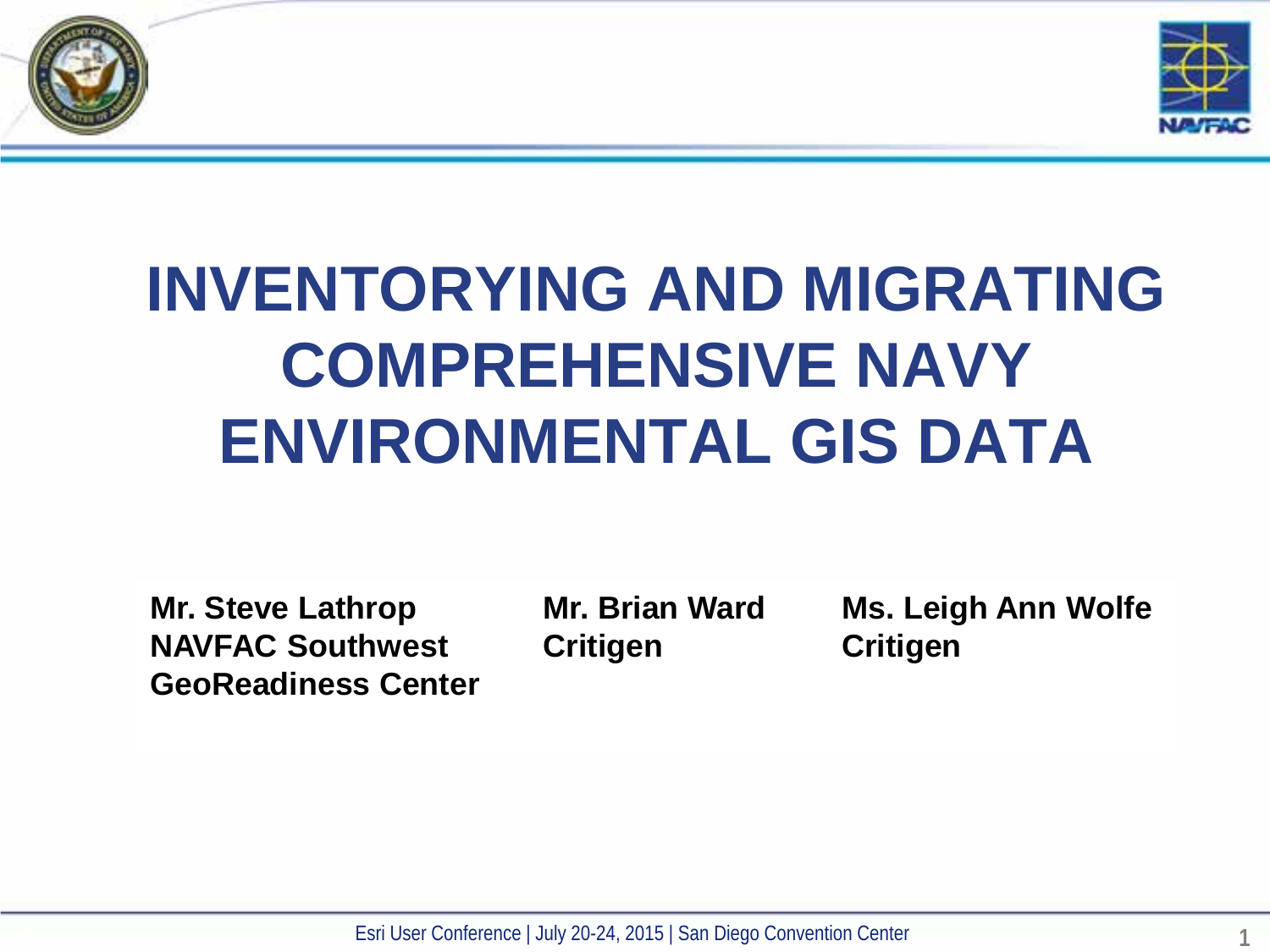**Presentation Outline**



**Project Background**

**Inventory Execution Filtering Schema Mapping**

**Conclusions, Questions**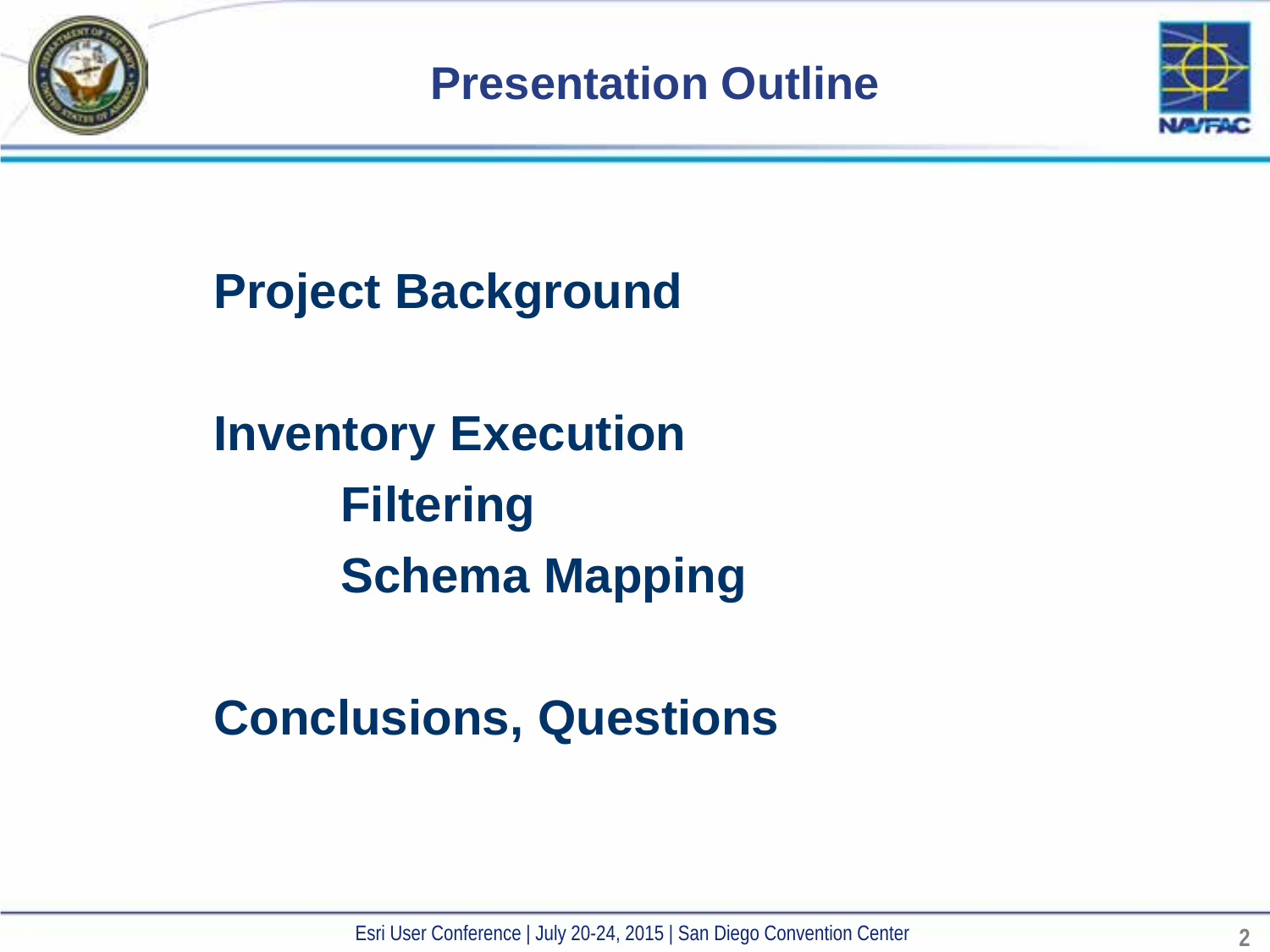



## **Challenge:**

**Inventory comprehensive and often disorganized environmental data for all installations in the region, and migrate all relevant, authoritative data into the Navy's enterprise data model.**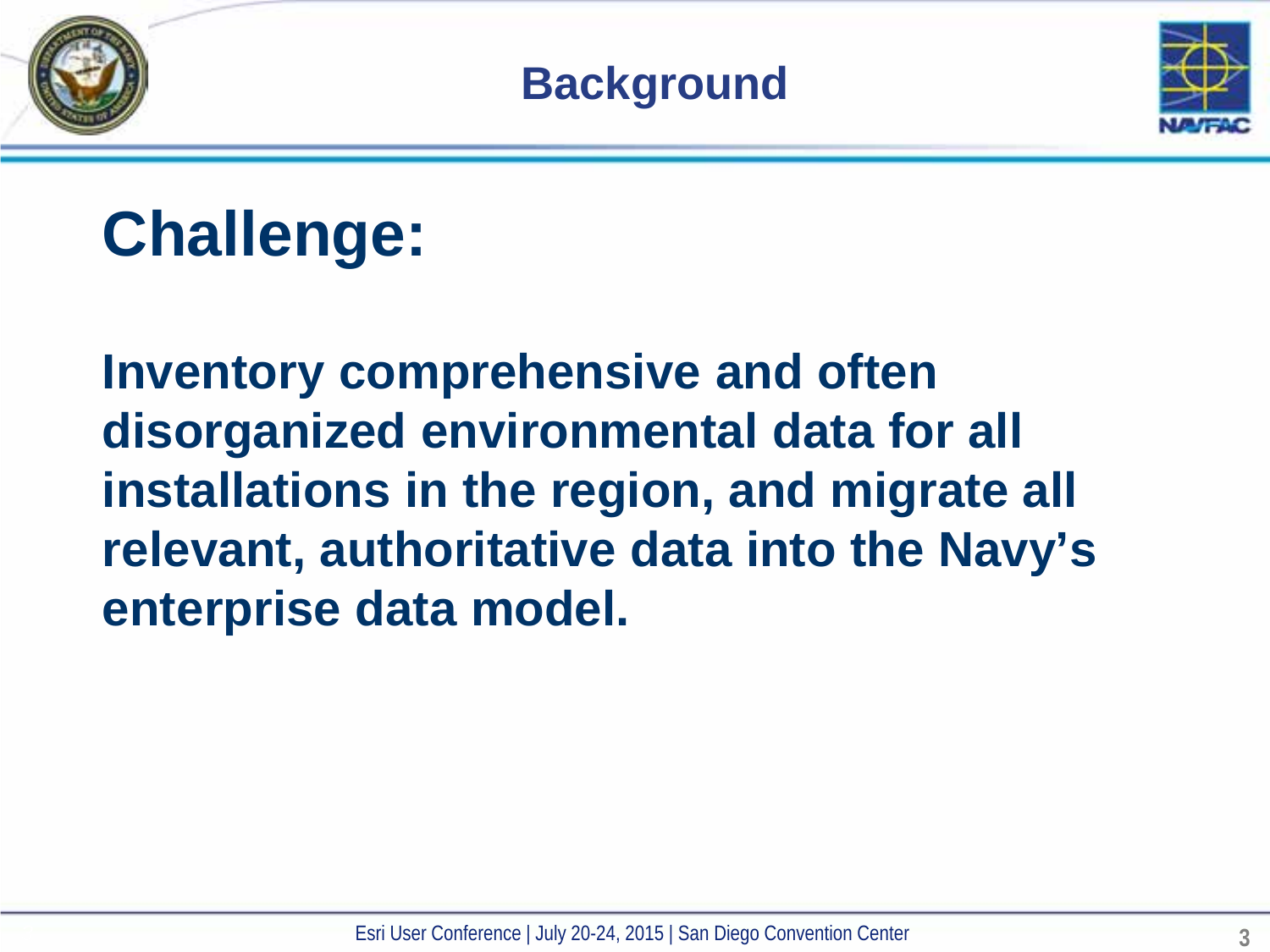



## **Participation:**

• **Ten NAVFAC Southwest Installations, including a large number of associated facilities**

## **Sources of Data:**

- **M&A: centralized data repository**
- **EVBL: Environmental Business Line resources, to include Cultural Resources, Natural Resources, and Environmental Compliance**
- **Installation GIS Analysts**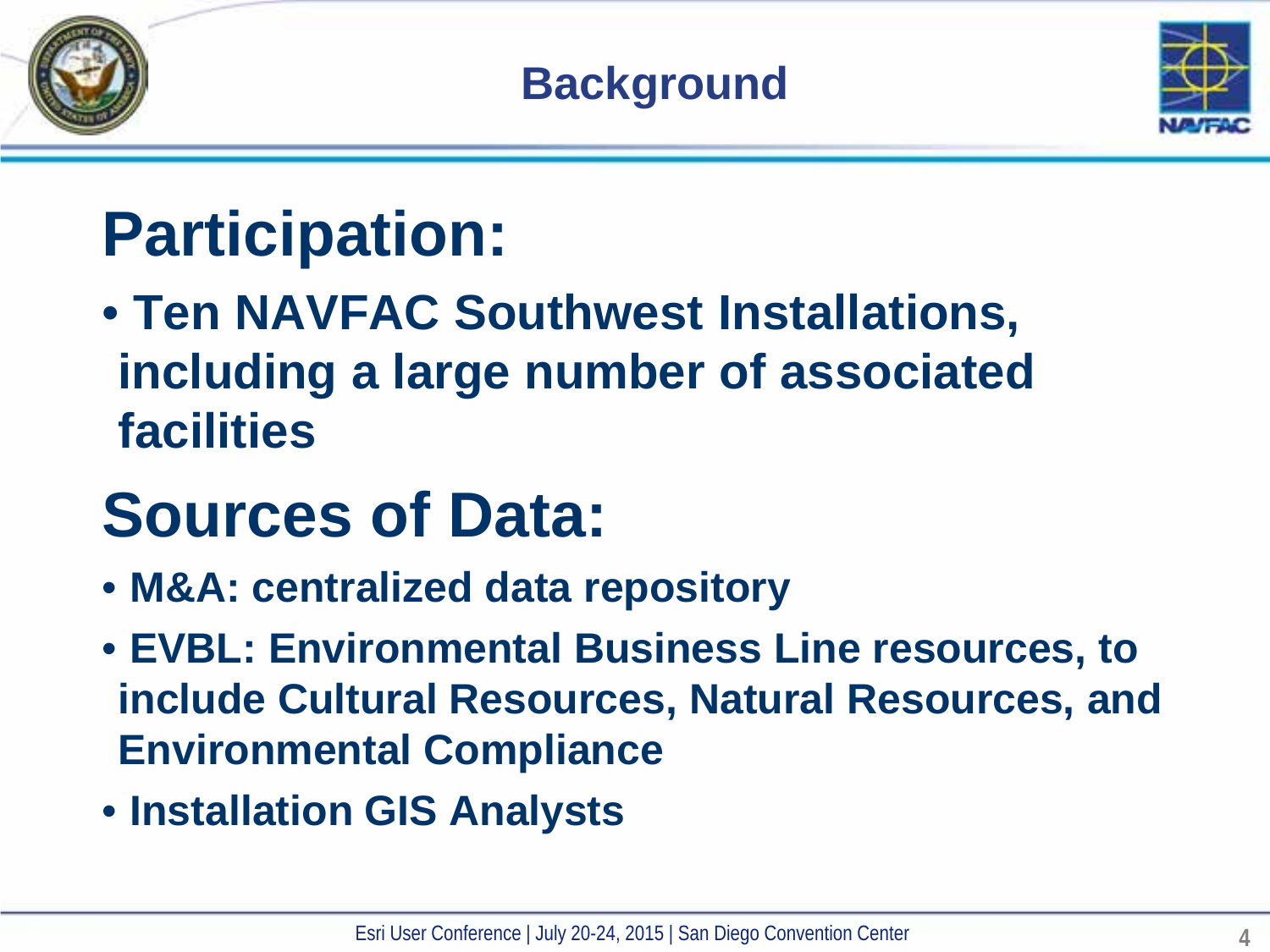

**Background**



## **Obtaining Data:**

- **Interviews with installation-level EVBL and GIS staff; obtain data submissions from each installation**
- **Download centralized data**
- **Provide data to Critigen**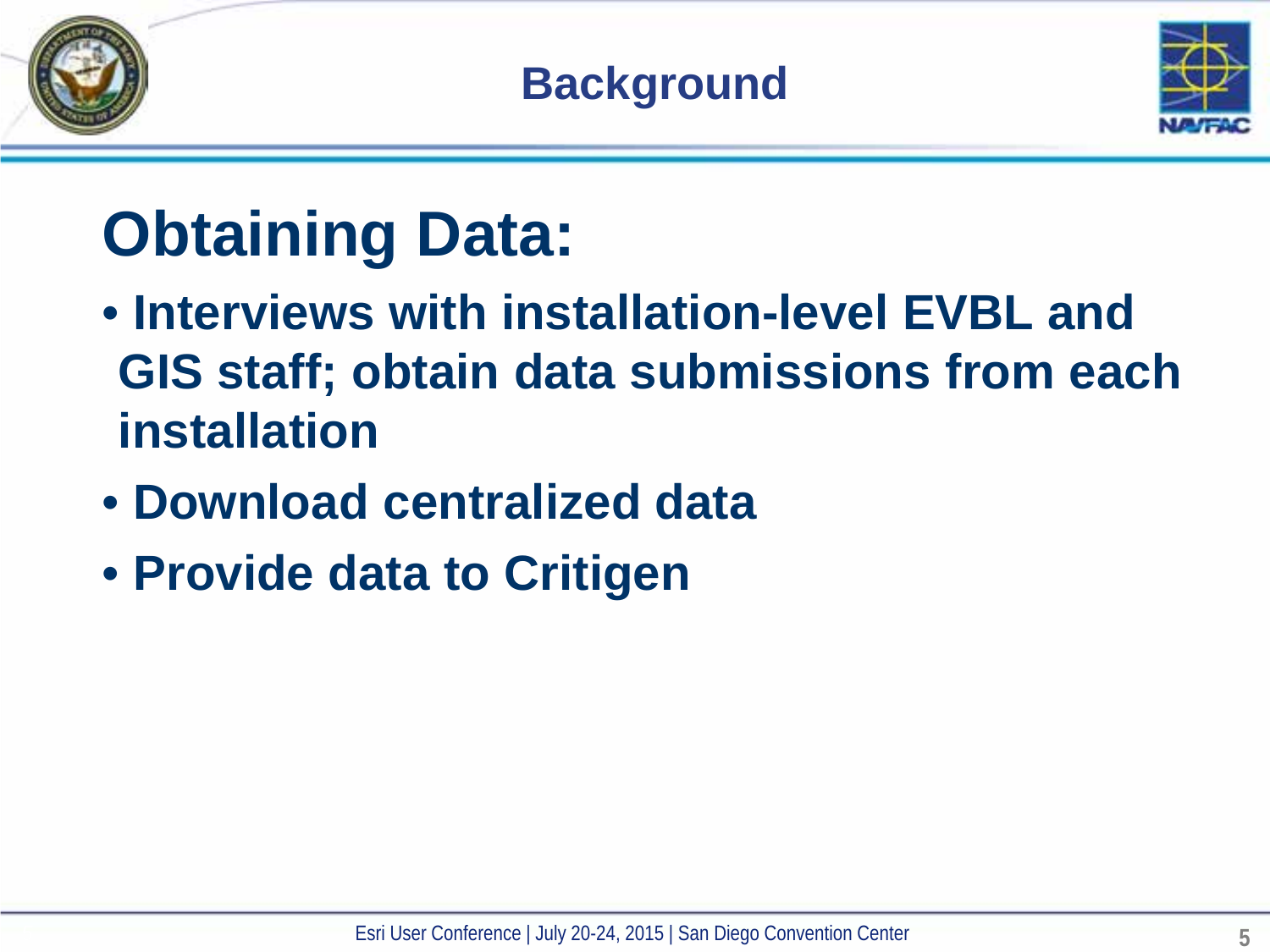



## **Inventory Challenge:**

**~150,000 total files received, or 83.4 GB, including non-GIS data and non-standard GIS data (e.g., coverages)**

**~20,000 GIS data layers (shapefiles, geodatabase feature classes), varying by installation from a couple hundred to over 10,000** 

• **Both EVBL and non-EVBL data was provided**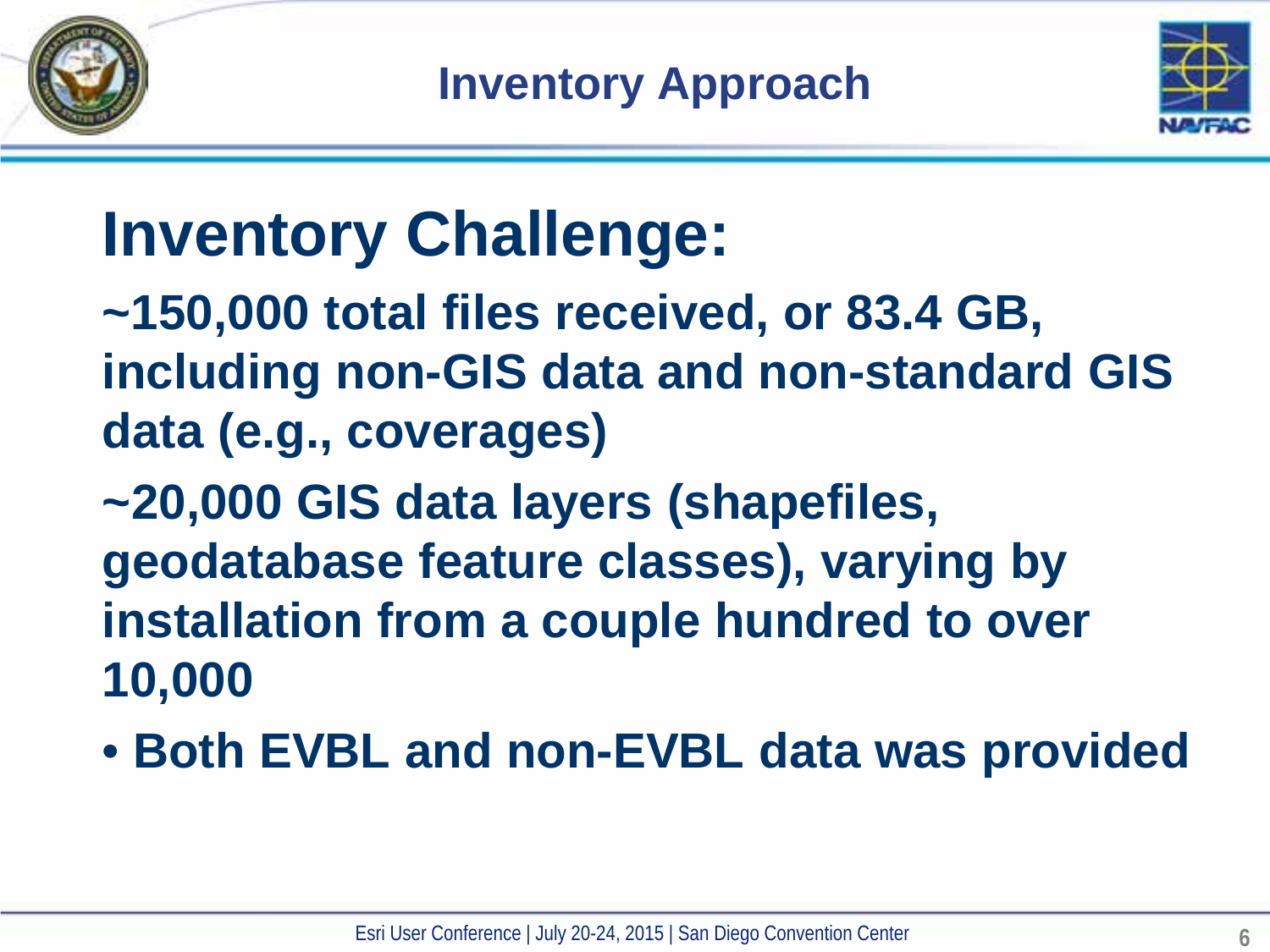





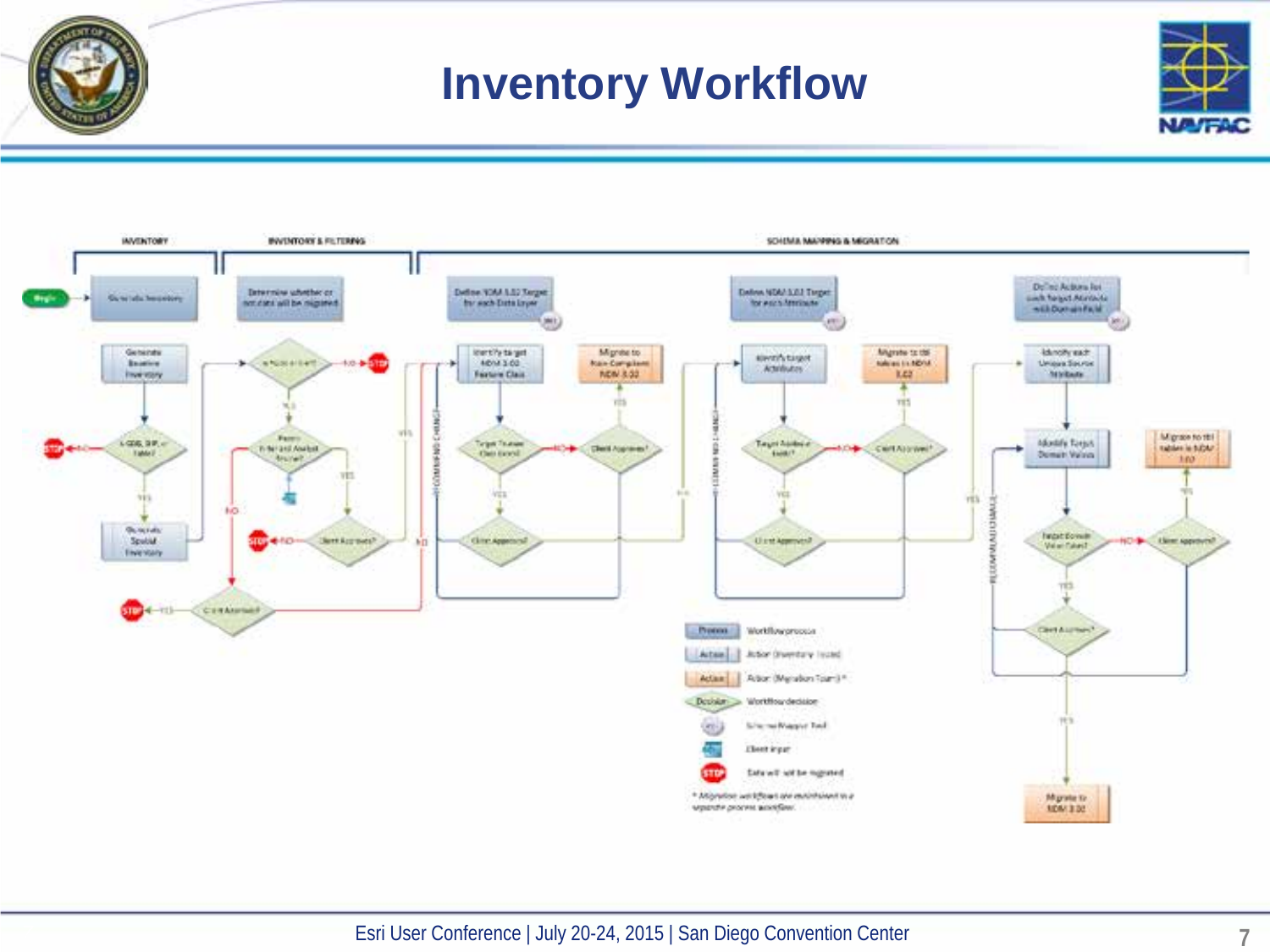



# **Filtering by File Type with ArcPy:**

- **Inventory Script 1** 
	- **identifies files that may contain spatial data but are not GIS data (e.g., Excel, PDF)**
- **Inventory Script 2** 
	- **identifies all GIS files (e.g., shapefile, coverage)**
- **Inventory Script 3**
	- **identifies all shapefiles and individual geodatabase feature classes**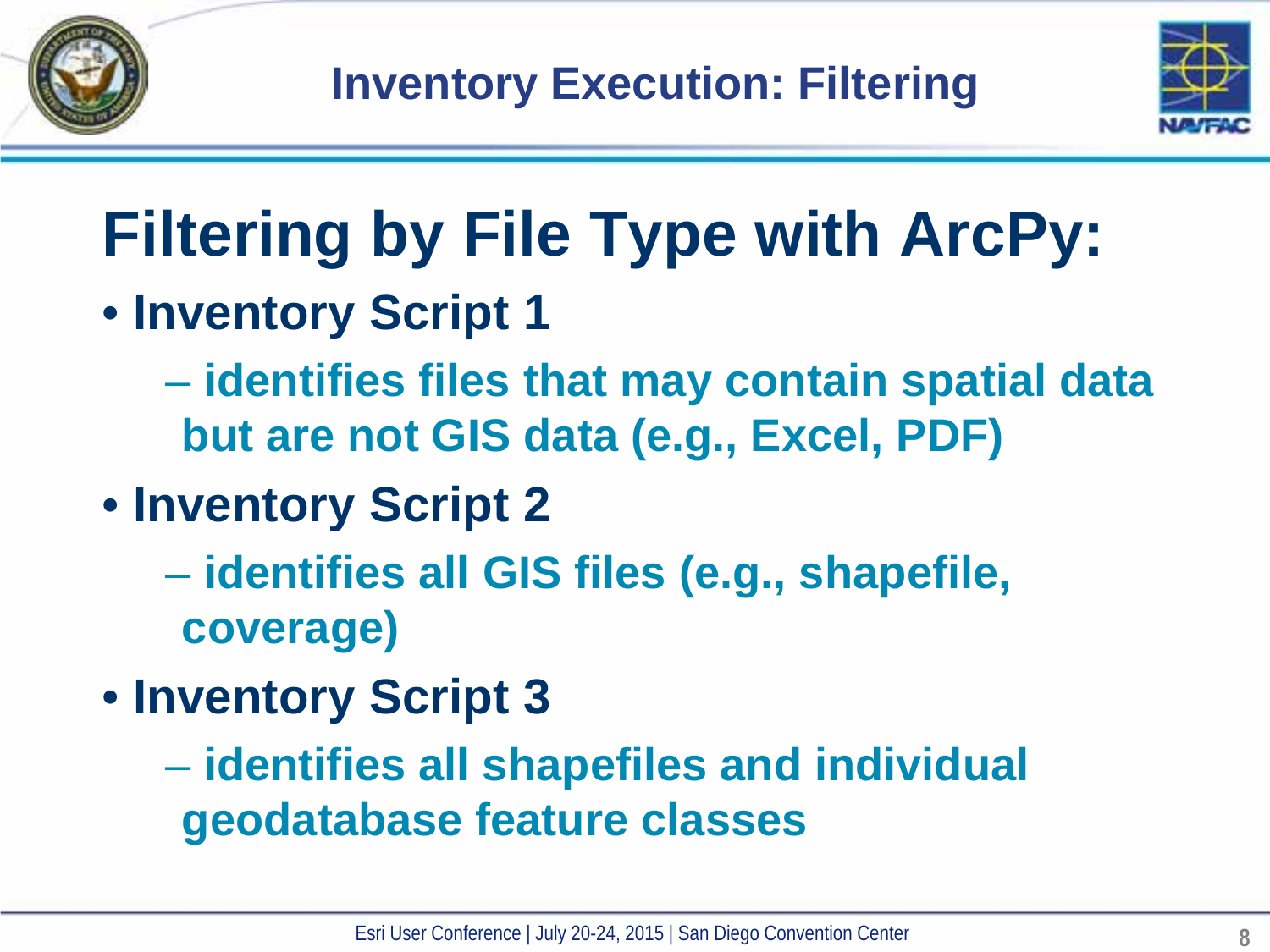



# **Filtering for Environmental Data:**

- **Identify target NDM 3.02 feature classes**
- **Identify "keywords"**
	- **inclusion keywords (e.g., "archae\*")**
	- **exclusion keywords (e.g., "electrical")**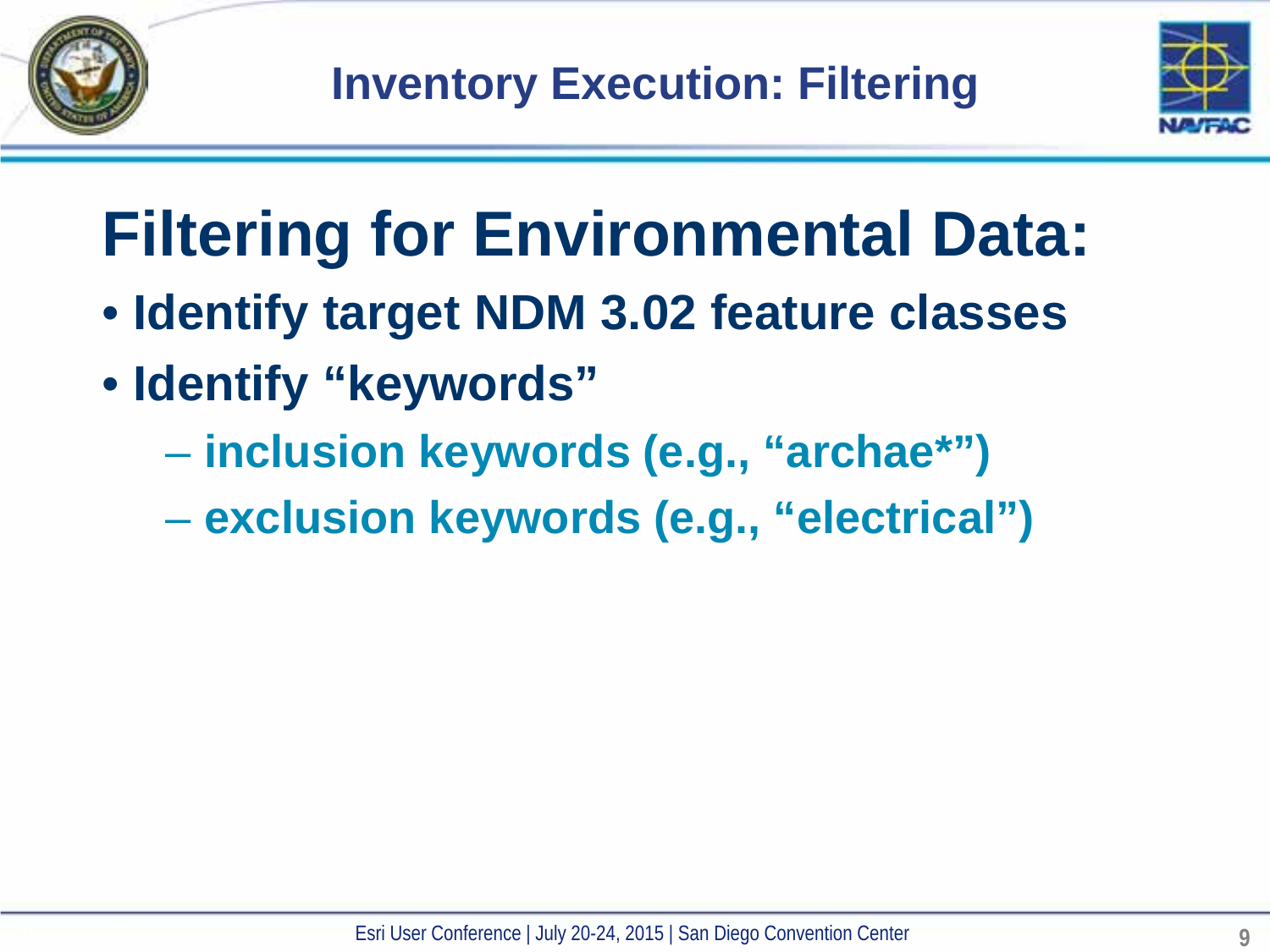



## **Additional Filtering:**

- **Filtering out analytical output (e.g., union)**
- **Filtering out duplicate data**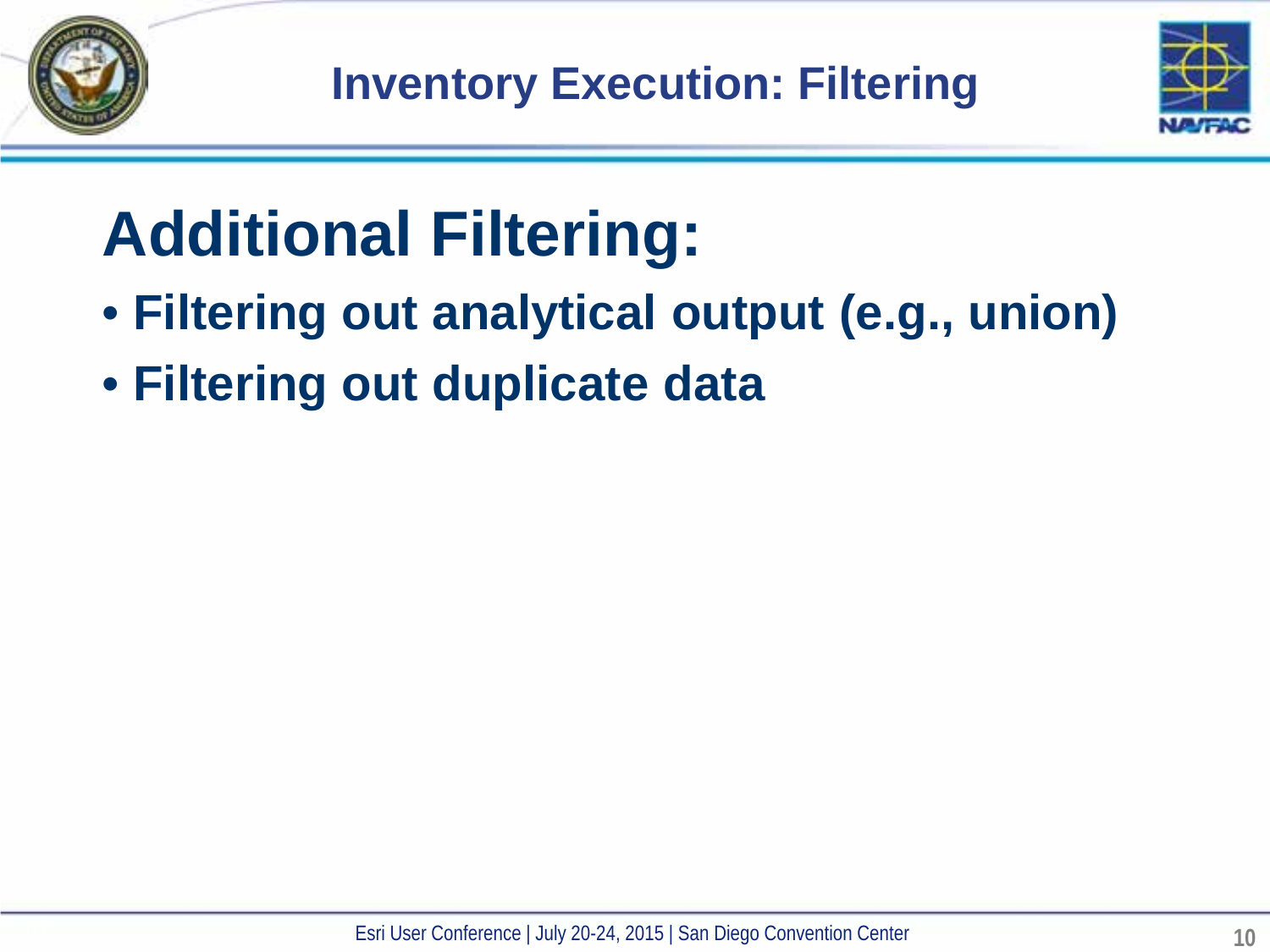



## **Critigen Recommendation:**

• **Recommended data for migration, based on both subjective and objective filtering results**

## **Navy Review of Critigen Recommendations:**

• **Each installation was provided with an opportunity to review the complete migration recommendations**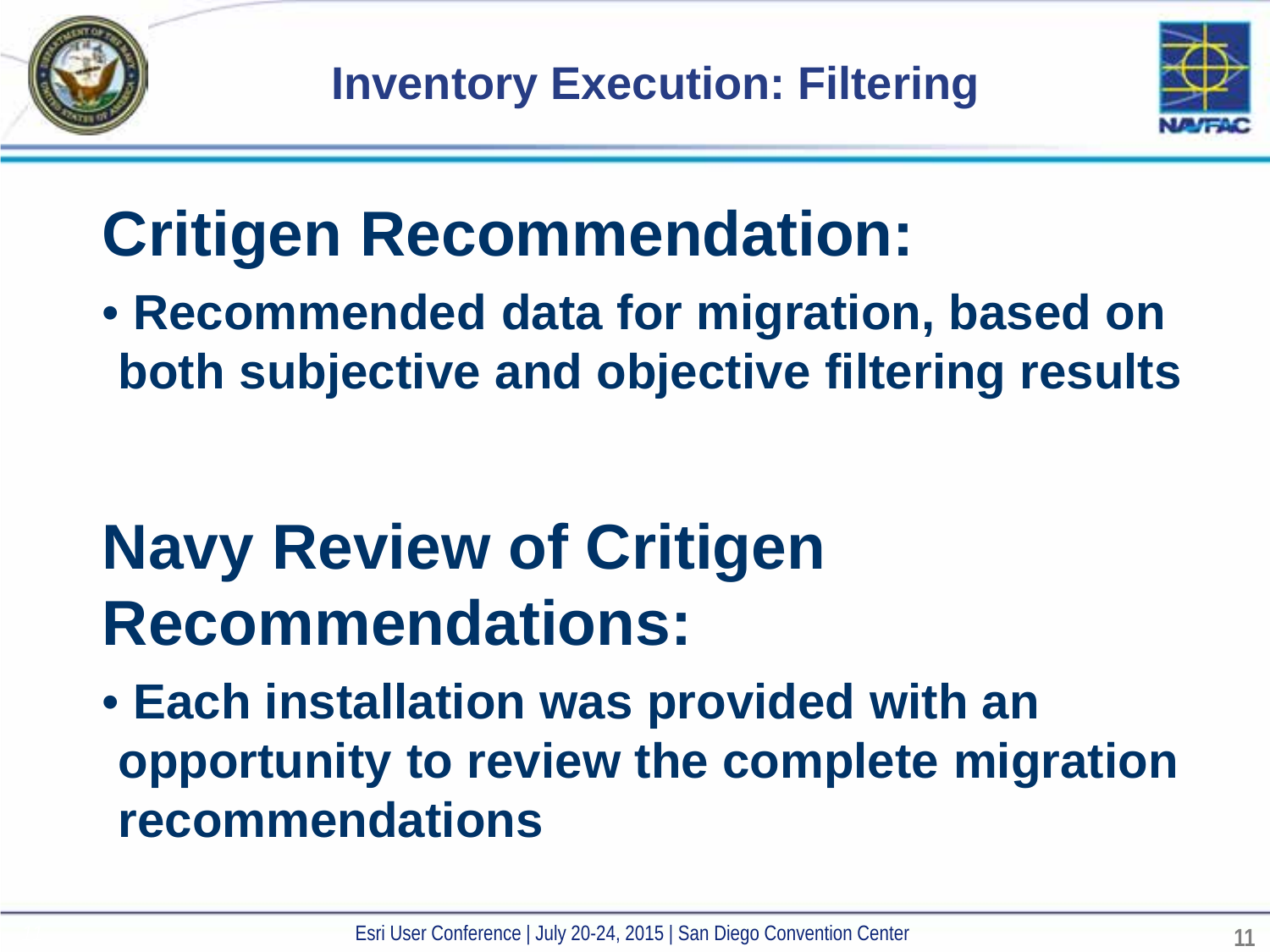

**Inventory Execution: Filtering**



#### **GIS Data Layer Filtering Results:**

|                          | <b>GIS Data</b> |                    |
|--------------------------|-----------------|--------------------|
| <b>Installation</b>      | Layers          | <b>Env. Layers</b> |
| <b>NAF El Centro, CA</b> | 158             | 15                 |
| NAS Fallon, NV           | 277             | 127                |
| NAS Lemoore, CA          | 87              | 44                 |
| NAWS China Lake, CA      | 219             | 60                 |
| NB Coronado, CA          | 3,672           | 914                |
| NB Point Loma, CA        | 811             | 292                |
| NB San Diego, CA         | 107             | 14                 |
| NB Ventura County, CA    | 289             | 137                |
| NSA Monterey, CA         | 162             | 57                 |
| <b>NWS Seal Beach</b>    | 9.829           | 834                |
| <b>Total</b>             | 15,611          | 2,494              |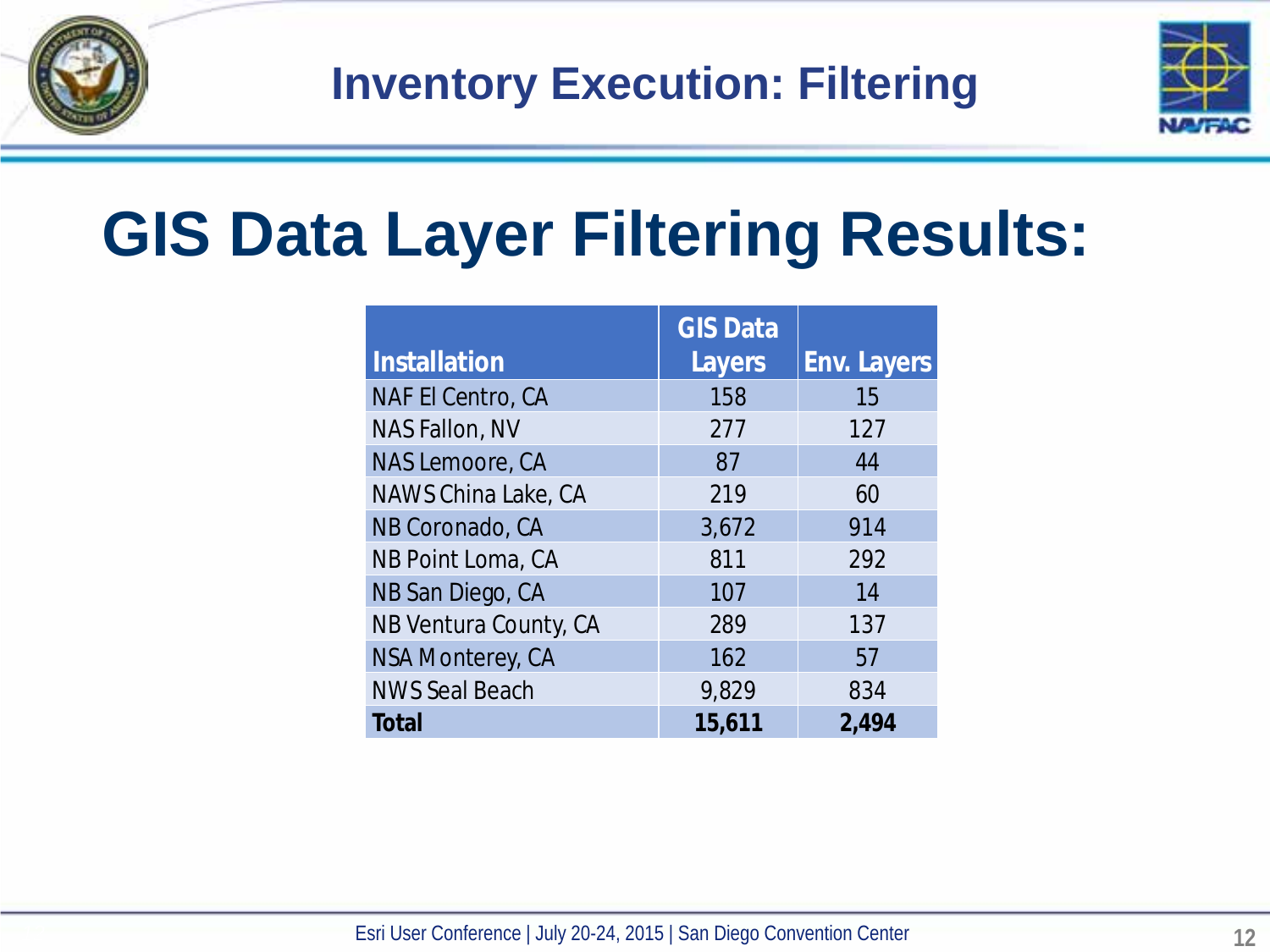

## **Schema Mapper Tool:**

**An access-based tool used to manage the mapping of source feature layers, attributes, and domain values to NDM 3.02 targets**

- **Target NDM 3.02 Schema loaded into the SMT database**
- **Source GIS data layers loaded into a single file geodatabase and projected using FME**
- **Source schema was generated from this FGDB using ArcPy**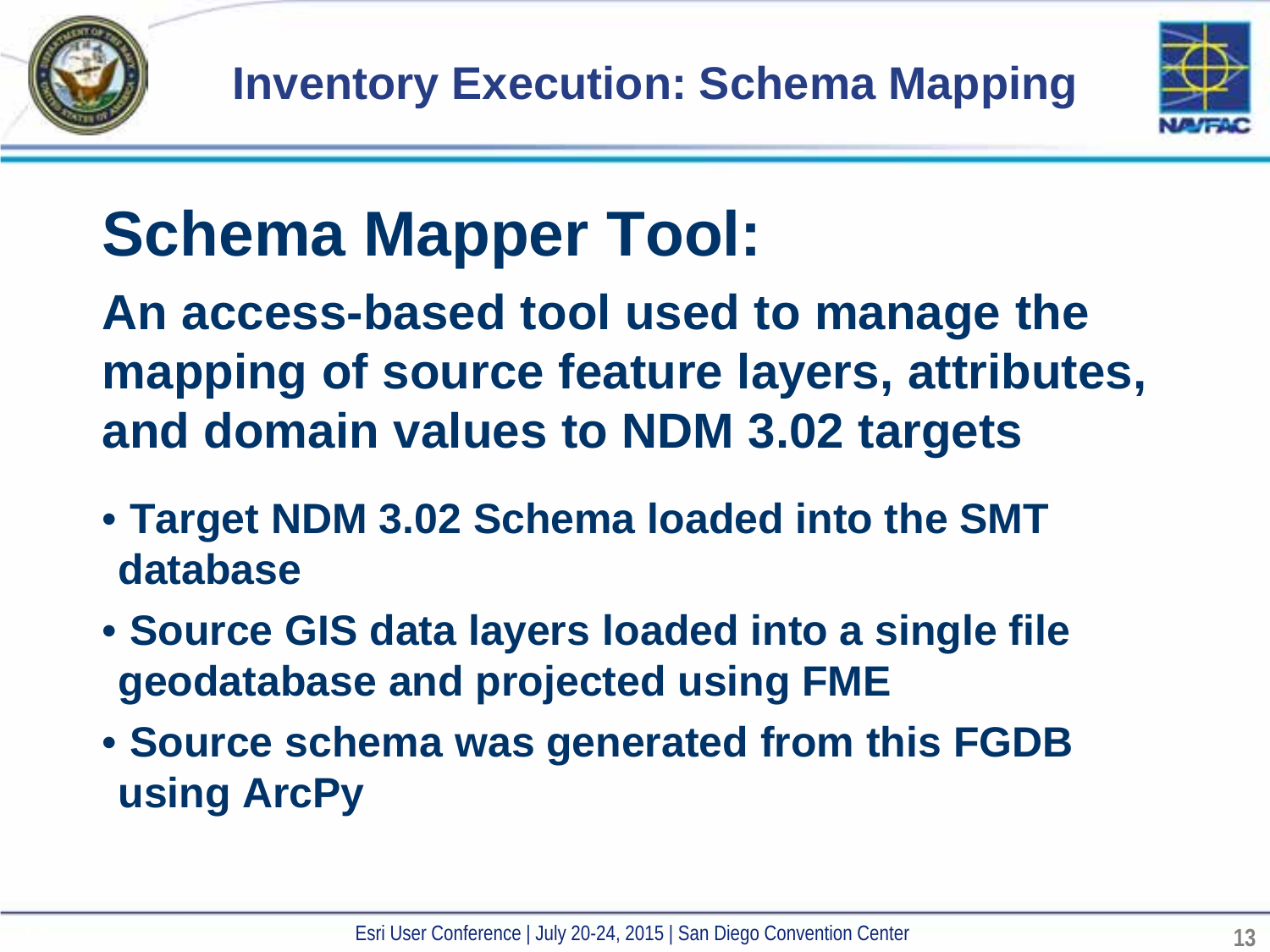



## **SMT – Feature Type Mapping:**

#### **Having been loaded into the SMT, each environmental shapefile and geodatabase feature class was now ready for feature type mapping**

|                           | Map Source Feature Names to Destination |                       |                                              |                                                                 |             |
|---------------------------|-----------------------------------------|-----------------------|----------------------------------------------|-----------------------------------------------------------------|-------------|
| Base Name<br>Schema.      |                                         |                       |                                              |                                                                 |             |
|                           | Amiliate Magazig Check                  | (and ) in ( on ) rate |                                              |                                                                 |             |
|                           | Source Foature Types                    |                       | <b>Destination Foature Types</b>             |                                                                 |             |
| Allen.                    | <b>Sentium Type</b>                     |                       | <b>Film</b>                                  | <b>Wakking Type:</b>                                            |             |
| tuta                      | Johannes 2003-gas (1)                   | ٠<br>Ves              | Brington                                     | entable rultano dal considerati la                              | Yes.        |
| ti/a                      | counter 2003-241y                       | 791                   |                                              | heritalCommission EarCommission Island                          | <b>Auto</b> |
| N/A                       | 0hmm7905-pcl/a                          | <b>VH</b>             | Club mallionshorters                         | Archaeologycellute                                              | THE         |
| wa                        | <b>cover</b>                            | 891                   | Callford@estionnes                           | <b>Arizváriní/vprostivitist</b>                                 | Tél:        |
| nita                      | <b>COVID</b>                            | Sib.                  | Collumatibiodygram                           | ArchaeologicalStuff                                             | Vel         |
| N/A                       | <b>CHEVIE</b>                           | <b>NA</b>             | Natural Resourcies                           | <b>BackArmockig</b>                                             | No          |
| N/A                       | dischmütlets-point.                     | <b>Yes</b>            | Naturalilla societare                        | <b>Ianklemonnet</b>                                             | Ass         |
| N/A                       | duchm2085-ooky                          | liws                  | Cumuraitle unument                           | Elementary Entire call Edw                                      | fur.        |
| NS                        | cheprozos) poem                         | 393                   | Culturalitiesmanies                          | Exectivities and the                                            | 400         |
| ti/a                      | chegro20tili poly                       | YEs.                  | CulturalResources                            | Ealthing Resource/Hatiotoaukhous                                | Tuci        |
| NA                        | <b>O'nce</b>                            | <b>TLA</b>            | <b>Culturathesing res</b>                    | EallsstafflumeyArea                                             | Yun         |
| N/A                       | dwid535.00                              | w                     |                                              | Evelmining ItalOonsillano Dritting WaterComplians althe         | tio         |
| $\mathcal{N}/\mathcal{R}$ | спичаниямблег                           | 141                   |                                              | EnveronmentalComplianci Divirain goldent bing bance (attack     | <b>hari</b> |
| NG                        | distant.                                | NA                    |                                              | Environmentality dramatics investmentalitiemed attention        | XH1         |
| N/a                       | district, heat                          | Vé+                   |                                              | EN/WWW.britalitie.ittmab.cl (2N/Www.britalitiemurd.cr).oxidintr | Akt         |
| NA                        | <b>ChorSills</b>                        | Vo:                   |                                              | Ewinon hordal Restoration Environmental Samplid position        | No          |
| NA                        | ooff                                    | Nex                   | Ev/IncrimertalReaturation ENVLare/UseControl |                                                                 | hoi         |
| NG                        | court at                                | 344                   | <b>NaturalNessurers</b>                      | interest controller artiste                                     | tis         |
| N/A                       | comete.                                 | 141                   | Amas@esporter                                | Forward Zympartizina int                                        | Tur.        |
| NG                        | Contri-sosiere                          | <b>Test</b>           | Norumalitie squartes                         | <b>FILTPATROSSICTHIQUEST</b>                                    |             |
| ALC N                     | confirmable available                   |                       |                                              | <b>Contract with Assessed</b>                                   |             |
| Schema                    |                                         |                       |                                              |                                                                 |             |
| <b>Workspace Numer</b>    |                                         |                       |                                              |                                                                 |             |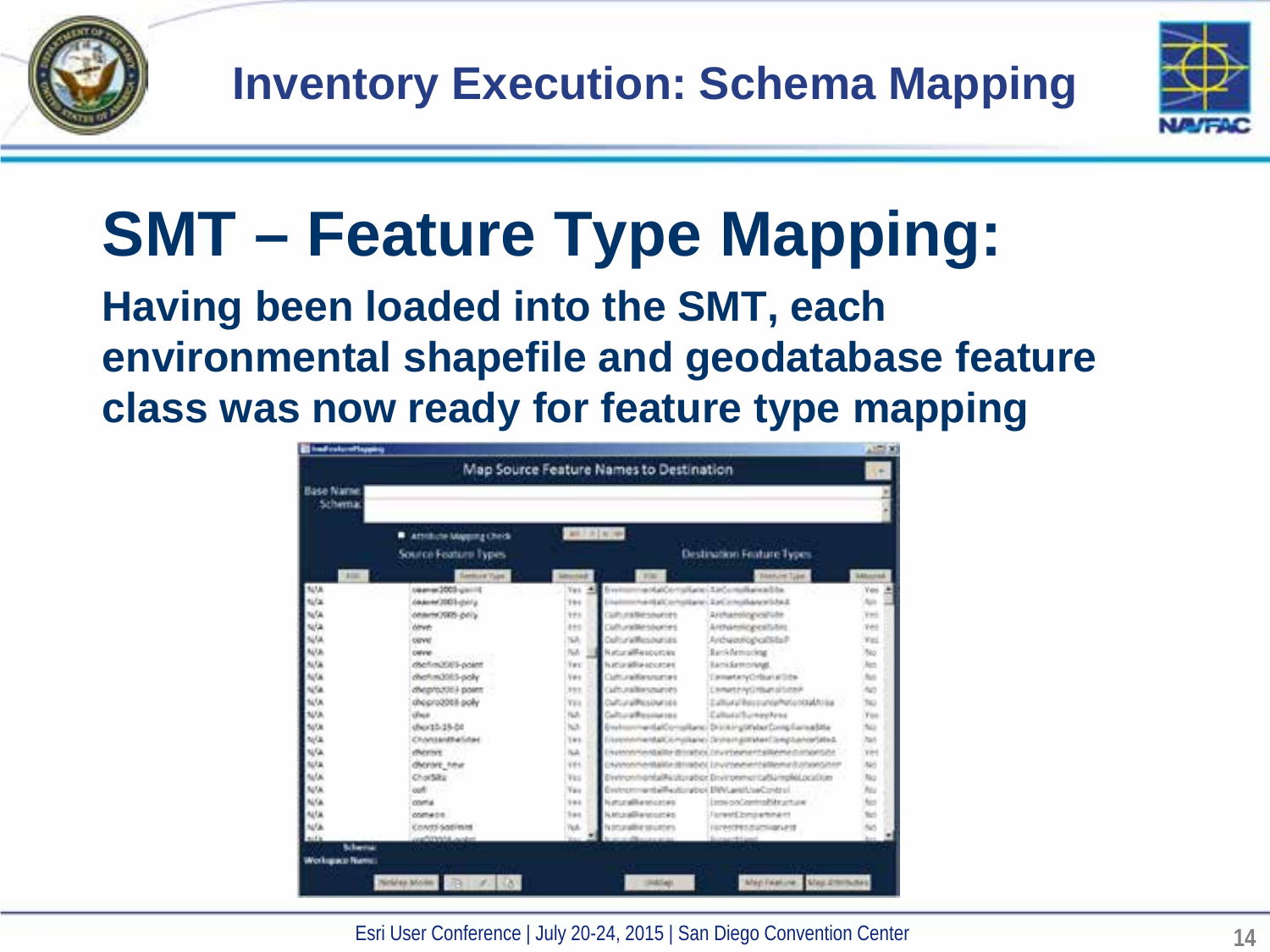



## **SMT – Feature Type Mapping:**

**The below surces were used to identify the appropriate target NDM 3.02 feature type**

- **Feature type metadata and associated domains**
- **NDM 3.02 schema**
- **Feedback from installation subject matter experts**
- **Review of metadata, geospatial, and attribute information in the source layer using ArcCatalog**
- **Final client review and validation of mapping recommendations**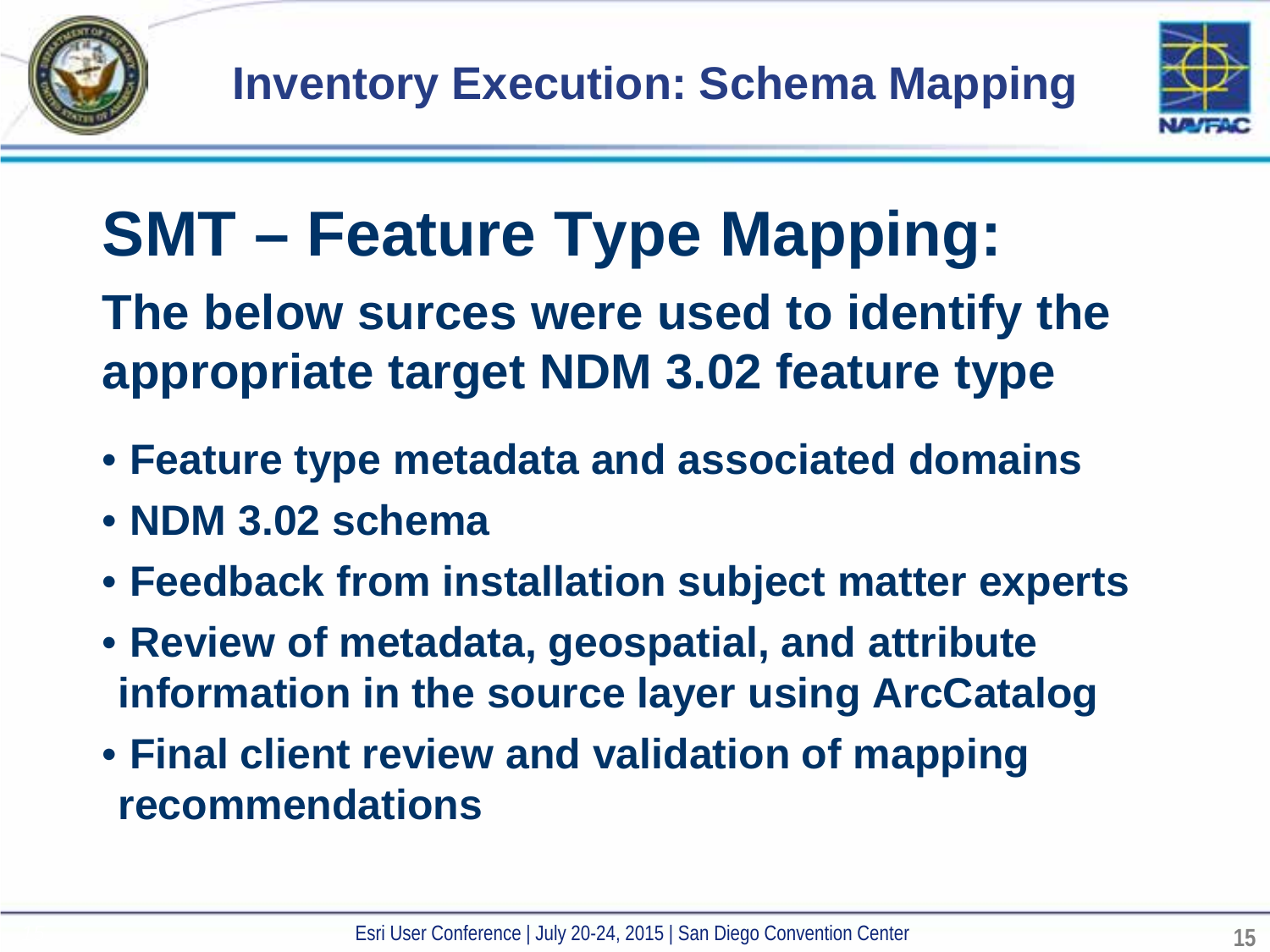

**Inventory Execution: Filtering**



## **SMT Feature Type Mapping Results:**

| <b>Installation</b>      | <b>Env. Layers</b> | <b>Env. Layers</b><br><b>Mapped to</b><br><b>NDM 3.02</b><br><b>Feature Type</b> |
|--------------------------|--------------------|----------------------------------------------------------------------------------|
| <b>NAF El Centro, CA</b> | 15                 | 13                                                                               |
| <b>NAS Fallon, NV</b>    | 127                | 102                                                                              |
| NAS Lemoore, CA          | 44                 | 40                                                                               |
| NAWS China Lake, CA      | 60                 | 27                                                                               |
| NB Coronado, CA          | 914                | 810                                                                              |
| NB Point Loma, CA        | 292                | 228                                                                              |
| NB San Diego, CA         | 14                 |                                                                                  |
| NB Ventura County, CA    | 137                | 105                                                                              |
| <b>NSA Monterey, CA</b>  | 57                 | 48                                                                               |
| <b>NWS Seal Beach</b>    | 834                | 489                                                                              |
| <b>Total</b>             | 2,494              | 1,869                                                                            |